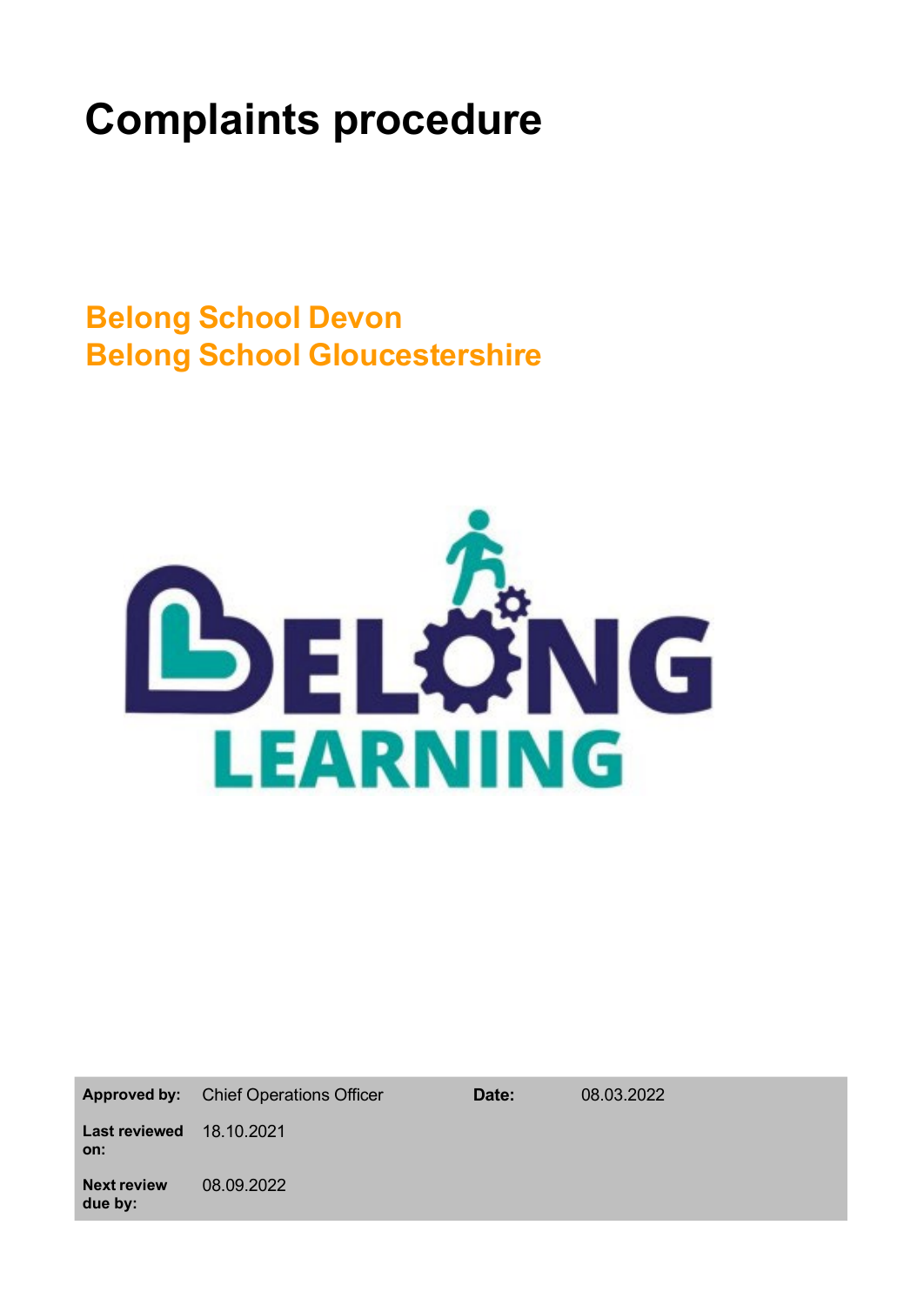# **Contents**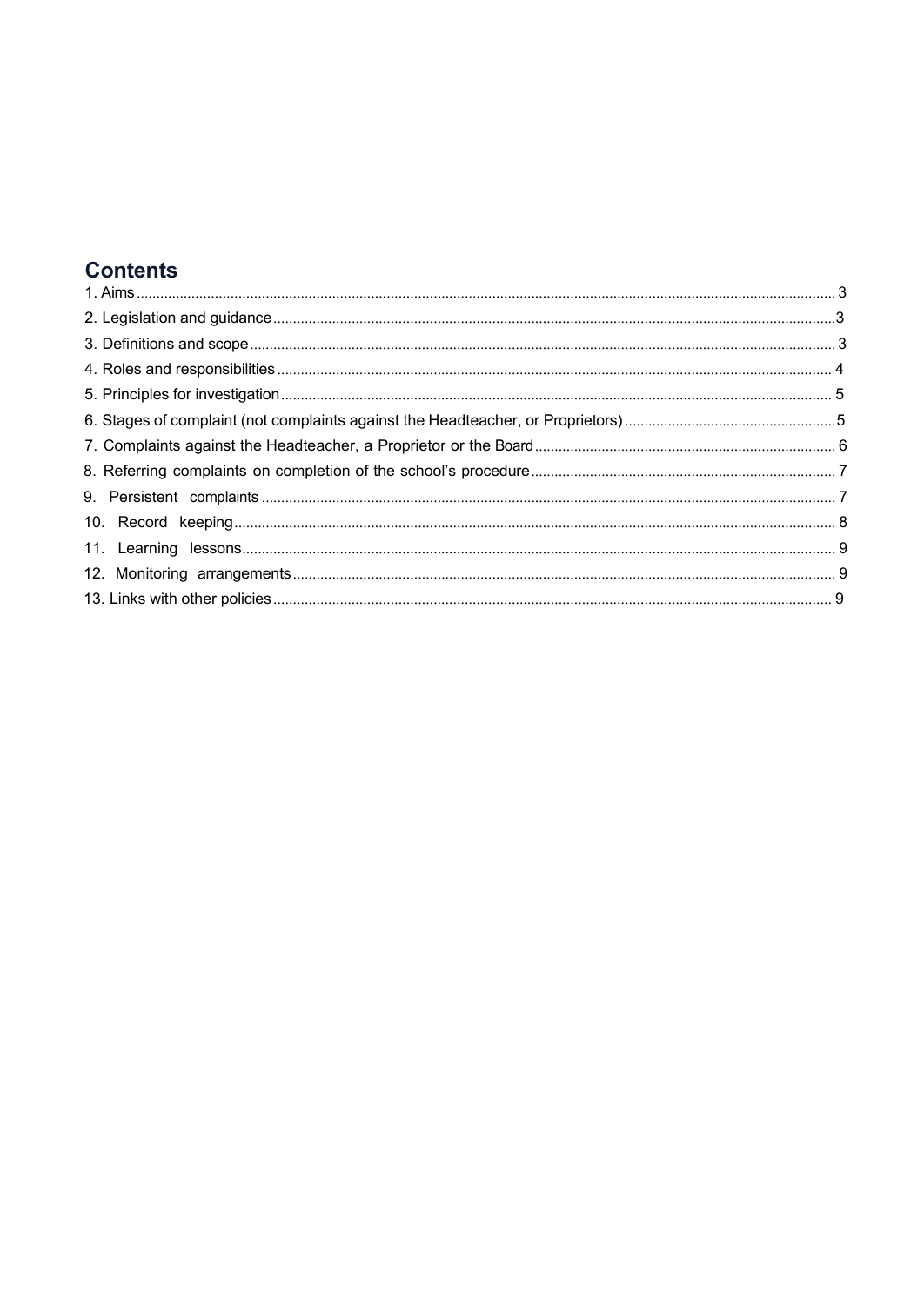## <span id="page-2-0"></span>**1. Aims**

Our school aims to meet its statutory obligations when responding to complaints from parents of pupils at the school, and others.

When responding to complaints, we aim to:

- Be impartial and non-adversarial
- Facilitate a full and fair investigation by an independent person or panel, where necessary
- Address all the points at issue and provide an effective and prompt response
- Respect complainants' desire for confidentiality
- Treat complainants with respect and courtesy
- Ensure that any decisions we make are lawful, rational, reasonable, fair and proportionate, in line with the principles of administrative law
- Keep complainants informed of the progress of the complaints process
- Consider how the complaint can feed into school improvement evaluation processes

We try to resolve concerns or complaints by informal means wherever possible. Where this is not possible, formal procedures will be followed.

The school will aim to give the complainant the opportunity to complete the complaints procedure in full.

To support this, we will ensure we publicise the existence of this policy and make it available on the school website.

Throughout the process, we will be sensitive to the needs of all parties involved, and make any reasonable adjustments needed to accommodate individuals.

As a company Belong Learning endeavours to be open and approachable to the families we work with in supporting the needs of their children

# <span id="page-2-1"></span>**2. Legislation and guidance**

This document meets the requirements set out in part 7 of the schedule to the Education (Independent School Standards) Regulations 2014, which states that we must have and make available a written procedure to deal with complaints from parents of pupils at the school.

It is also based on guidance published by the Education and Skills Funding Agency (ESFA) on creating a complaints procedure that complies with the above regulations, and refers to good practice guidance on setting up complaints procedures from the Department for Education (DfE).

# <span id="page-2-2"></span>**3. Definitions and scope**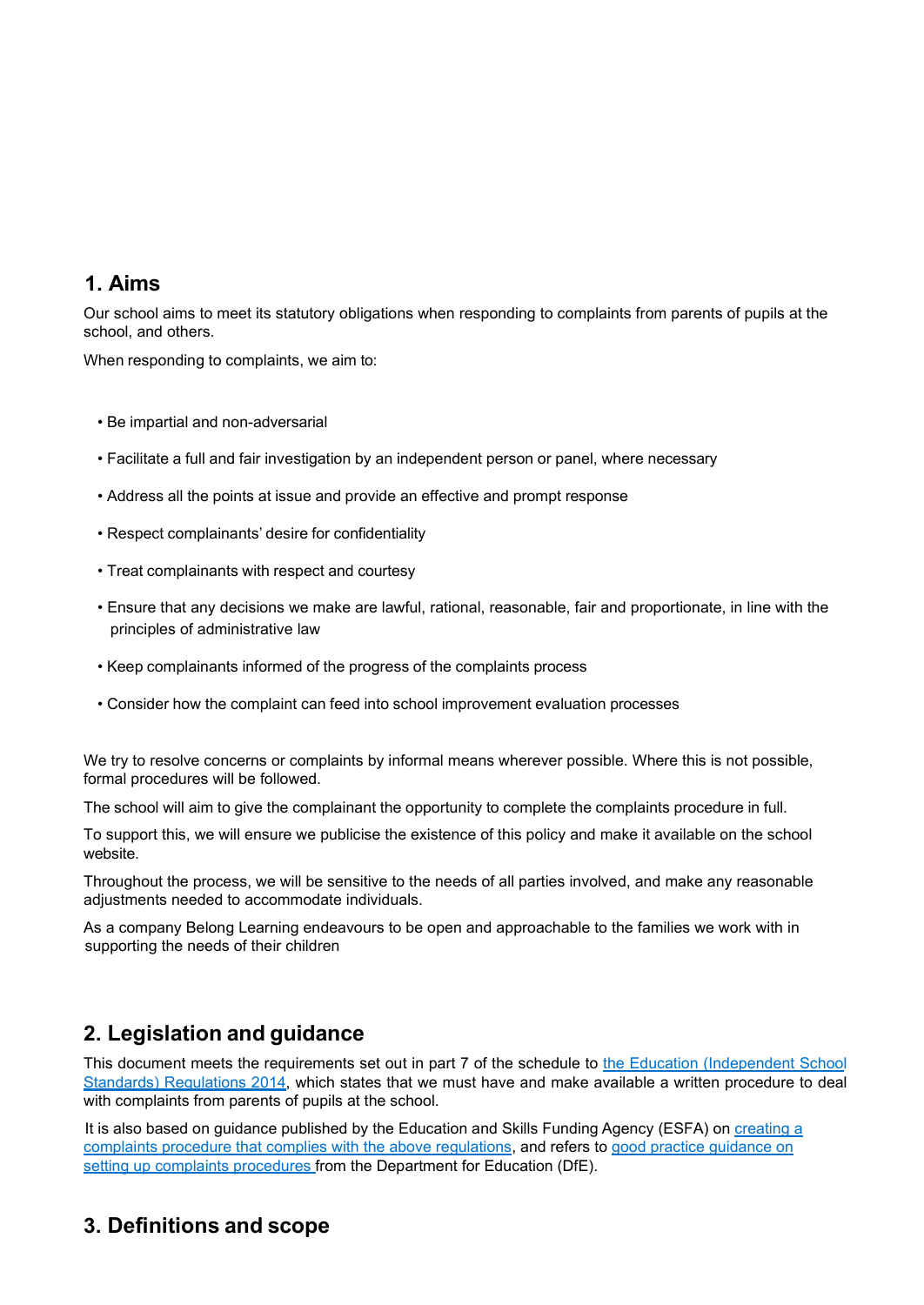## **3.1 Definitions**

The DfE guidance explains the difference between a concern and a complaint:

- A **concern** is defined as "an expression of worry or doubt over an issue considered to be important for which reassurances are sought". The school will resolve concerns through day-to-day communication as far as possible
- A **complaint** is defined as "an expression of dissatisfaction however made, about actions taken or a lack of action"

## **3.2 Scope**

The school intends to resolve complaints informally where possible, at the earliest possible stage.

There may be occasions when complainants would like to raise their concerns formally. This policy outlines the procedure relating to handling such complaints.

This policy does **not** cover complaints procedures relating to:

- Admissions
- Statutory assessments of special educational needs (SEN)
- Safeguarding matters
- Exclusions
- Whistle-blowing
- Staff grievances
- Staff discipline

Please see our separate policies for procedures relating to these types of complaint.

Complaints about services provided by other providers who use school premises or facilities, but are not commissioned by the school, should be directed to the provider concerned.

## <span id="page-3-0"></span>**4. Roles and responsibilities**

### **4.1 The complainant**

It is the Belong Learning's aim to deal with all matters in the most timely and efficient manner. To further

support this, it is important that the complainant:

- Follow these procedures
- Co-operate with the school throughout the process, and respond to deadlines and communication promptly
- Treat all those involved with respect
- Not publish details about the complaint on social media

### **4.2 The investigator**

An individual will be appointed to look into the complaint, and establish the facts. They will:

- Interview all relevant parties, keeping notes
- Consider records and any written evidence and keep these securely
- Prepare a comprehensive report to the headteacher or complaints committee which includes the facts and potential solutions

## **4.3 Company Board Administrator**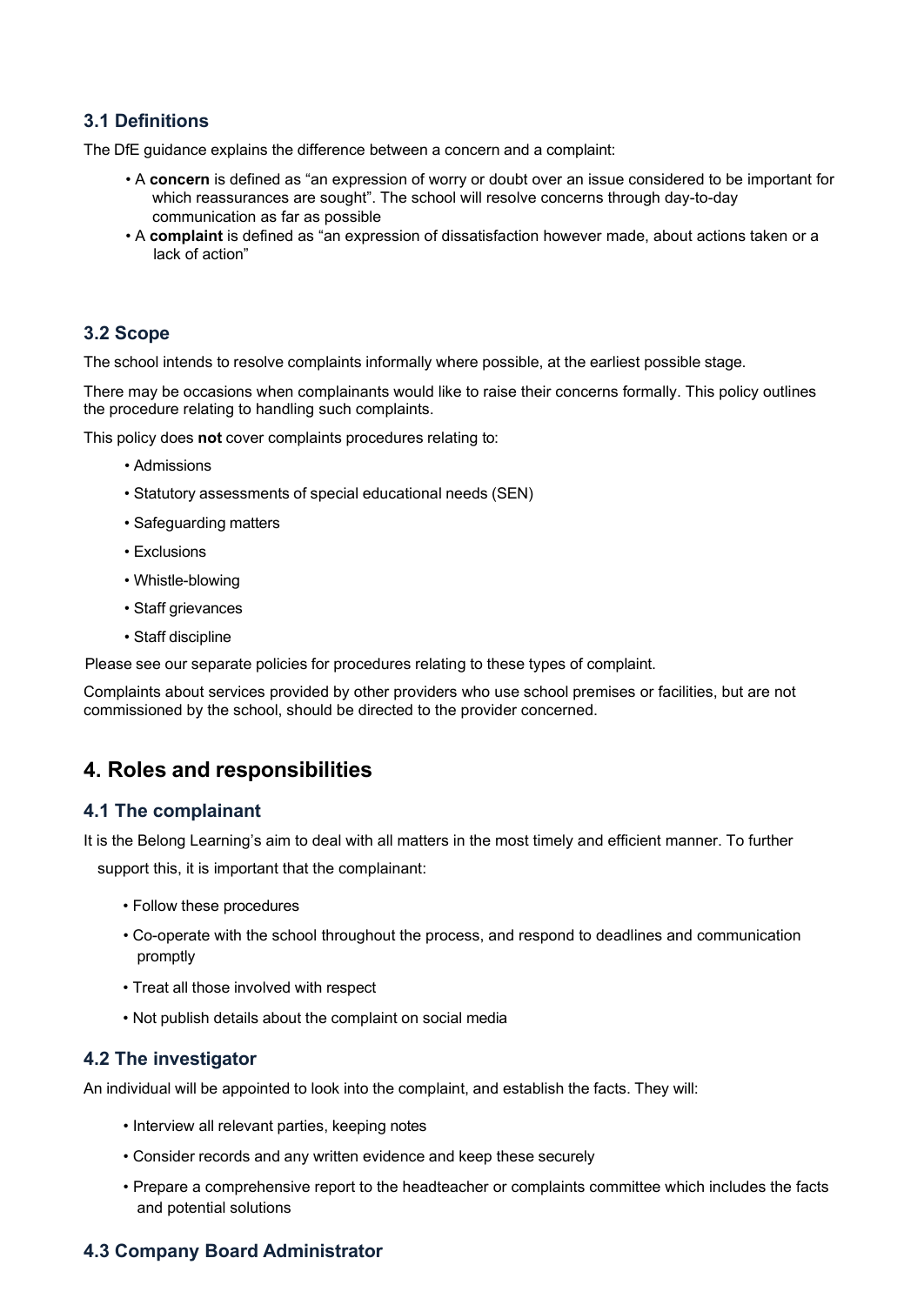The Company Board Administrator will:

- Be the contact point for the complainant and the complaints committee, including circulating the relevant papers and evidence before complaints committee meetings
- Arrange the complaints hearing
- Record and circulate the minutes and outcome of the hearing

## **4.4 Complaints Committee Chair**

The committee chair will:

- Chair the meeting, ensuring that everyone is treated with respect throughout
- Make sure all parties see the relevant information, understand the purpose of the committee, and are allowed to present their case

## <span id="page-4-0"></span>**5. Principles for investigation**

When investigating a complaint, we will try to clarify:

- What has happened
- Who was involved
- What the complainant feels would put things right

### **5.1 Time scales**

The complainant must raise the complaint within 3 months of the incident. If the complaint is about a series of related incidents, they must raise the complaint within 3 months of the last incident.

We will consider exceptions to this time frame in circumstances where there were valid reasons for not making a complaint at that time and the complaint can still be investigated in a fair manner for all involved.

When complaints are made out of term time, we will consider them to have been received on the next school day.

If at any point we cannot meet the time scales we have set out in this policy, we will:

- Set new time limits with the complainant
- Send the complainant details of the new deadline and explain the delay

# <span id="page-4-1"></span>**6. Stages of complaint (not complaints against the Headteacher or Proprietors)**

## **6.1 Stage 1: informal**

The school will take informal concerns seriously and make every effort to resolve the matter quickly. It may be the case that the provision or clarification of information will resolve the issue.

The complainant should raise the complaint as soon as possible with the relevant member of staff or the Headteacher, either in person or by letter, telephone or email. If the complainant is unclear who to contact or how to contact them, they should contact Belong Learning by email – [info@belonglearning.co.uk or t](mailto:info@belonglearning.co.ukor)elephone 0300 303 5755.

The school will acknowledge informal complaints within 5 working days, and investigate and provide a response within 5 working days.

The informal stage will involve a meeting between the complainant and Headteacher. If the complaint cannot

be resolved informally, it will be escalated to a formal complaint.

## **6.2 Stage 2: formal**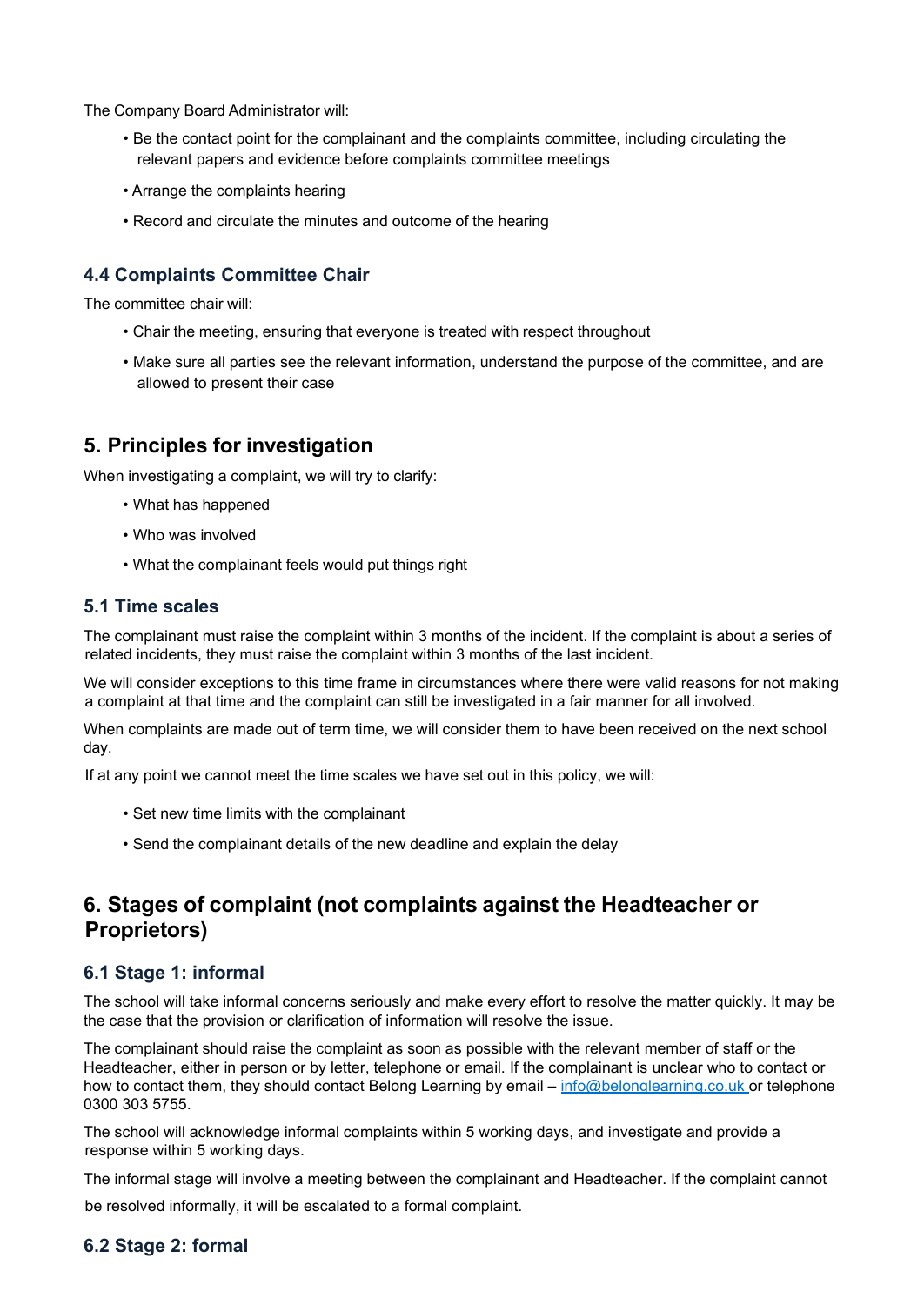The formal stage involves the complainant putting the complaint to the Headteacher and/or the subject of the complaint:

- In a letter or email
- Over the phone
- In person
- Through a third party acting on their behalf

The complainant should provide details such as relevant dates, times and the names of witnesses of events, alongside copies of any relevant documents. The complainant should also state what they feel would resolve the complaint.

If complainants need assistance raising a formal complaint, they can contact Belong Learning by email – [info@belonglearning.co.uk o](mailto:info@belonglearning.co.uk)r telephone 0300 303 5755.

The Headteacher (or other person appointed by the Headteacher for this purpose) will then conduct their own investigation. The written conclusion of this investigation will be sent to the complainant within a reasonable timeframe.

If the complainant is not satisfied with the response and wishes to proceed to the next stage of this procedure, they should inform the Company Board Administrator in writing within 5 working days.

### **6.3 Stage 3: review panel**

Complaints will be escalated to the panel hearing stage if the complainant is not satisfied with the response to the complaint at the second, formal, stage.

The panel will be appointed by or on behalf of the proprietors and must consist of at least 3 people who were not directly involved in the matters detailed in the complaint. At least 1 panel member must be independent of the management and running of the school. The panel cannot be made up solely of proprietary board members, as they are not independent of the management and running of the school.

The panel will have access to the existing record of the complaint's progress (see section 10).

The complainant must have reasonable notice of the date of the review panel; however, the review panel reserves the right to convene at their convenience rather than that of the complainant.

At the review panel meeting, the complainant and representatives from the school, as appropriate, will be present. Each will have an opportunity to set out written or oral submissions prior to the meeting.

The complainant must be allowed to attend the panel hearing and be accompanied if they wish.

At the meeting, each individual will have the opportunity to give statements and present their evidence, and witnesses may be called, as appropriate, to present their evidence.

The panel, the complainant and the school representative(s) will be given the chance to ask and reply to questions. Once the complainant and school representative(s) have presented their cases, they will be asked to leave and evidence will then be considered.

The panel will then put together its findings and recommendations from the case. The panel will also provide copies of the minutes of the hearing and the findings and recommendations to the complainant and, where relevant, the individual who is the subject of the complaint, and make a copy available for inspection by the Proprietors and Headteacher.

The school will inform those involved of the decision in writing within a reasonable timeframe.

## <span id="page-5-0"></span>**7. Complaints against the Headteacher, a Proprietor or the Board**

### **7.1 Stage 1: informal**

Complaints made against the Headteacher should be directed to the Chair of Proprietors in the first instance.

If the complaint is about a member of the proprietary board (including the Chair/CEO), a suitably-skilled and impartial representative will carry out the steps at stage 1 (set out in section 6 above).

## **7.2 Stage 2: formal**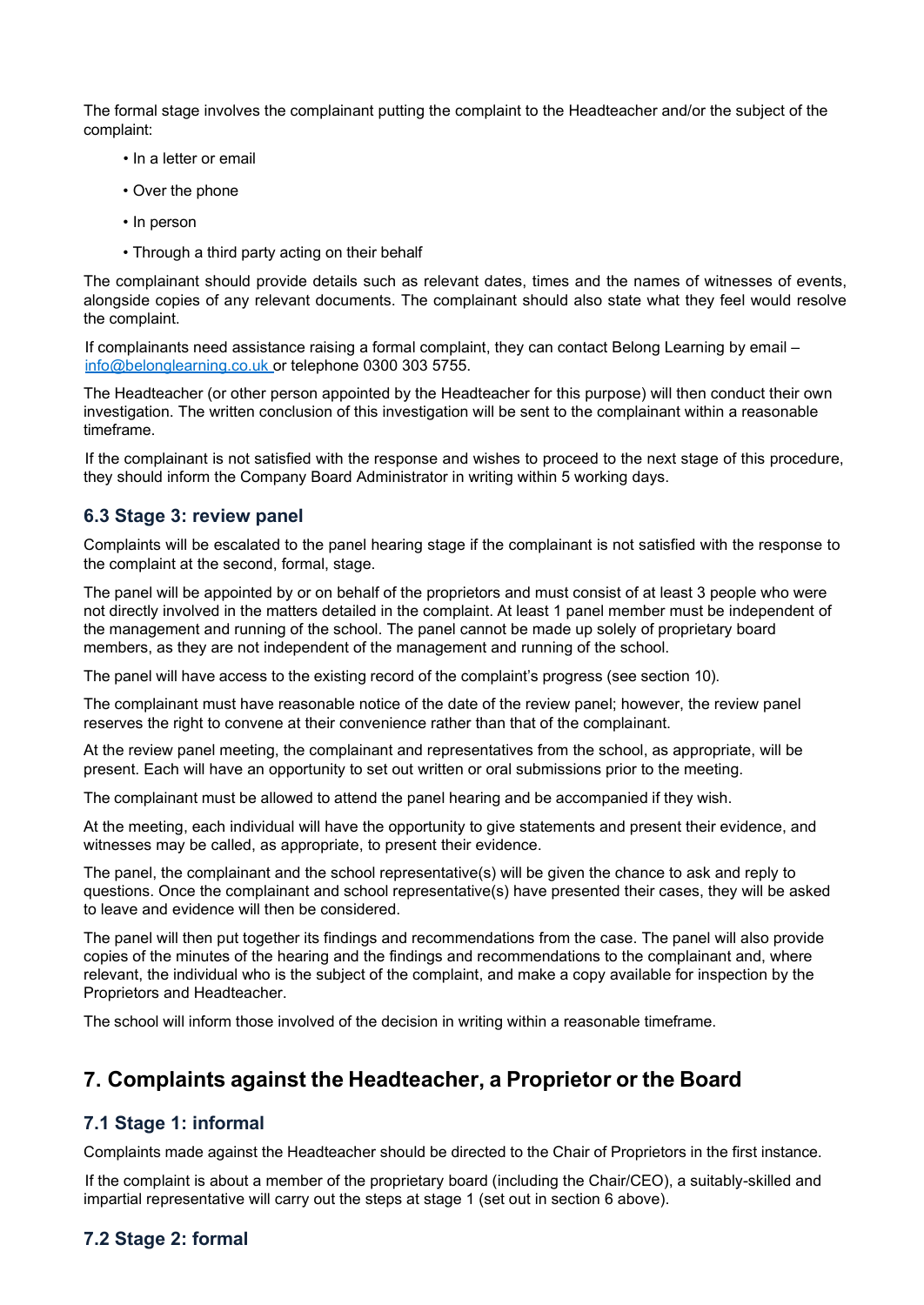If the complaint is jointly about more than one member of the proprietary board (including the entire proprietary board or the majority of the proprietary board) an independent investigator will carry out the steps in stage 2 (set out in section 6 above). They will be appointed by the proprietors and will write a formal response at the end of their investigation.

## **7.3 Stage 3: review panel**

If the complaint is jointly about more than one member of the proprietary board (including the entire proprietary board or the majority of the proprietary board) a committee of independent representatives will hear the complaint. They will be sourced from local schools or the local authority and will carry out the steps at stage 3 (set out in section 6 above).

# <span id="page-6-0"></span>**8. Referring complaints on completion of the school's procedure**

If the complainant is unsatisfied with the outcome of the school's complaints procedure and the complaint is regarding the school not meeting standards set by the DfE in any of the following areas, the complainant can refer their complaint to the DfE:

- Quality of Education
- Pupil welfare and health and safety
- School premises
- Staff suitability
- Making information available to parents
- The spiritual, moral, social or cultural development of pupils

The DfE will consider reports of a major failure to meet the standards. Where appropriate, it can arrange an emergency inspection to look at pupil welfare and health and safety, and make sure that the school deals with serious failings.

For more information or to refer a complaint, see the following webpage:

https:/[/www.gov.uk/complain-about-school](http://www.gov.uk/complain-about-school)

# <span id="page-6-1"></span>**9. Persistent complaints**

## **9.1 Unreasonably persistent complaints**

Most complaints raised will be valid, and therefore we will treat them seriously. However, a complaint may become unreasonable if the person:

- •Has made the same complaint before, which has already been resolved by following the school's complaints procedure
- Makes a complaint that is obsessive, persistent, harassing, prolific, defamatory or repetitive
- Knowingly provides false information
- Insists on pursuing a complaint that is unfounded, or out of scope of the complaints procedure
- •Pursues a valid complaint, but in an unreasonable manner e.g. refuses to articulate the complaint, refuses to co-operate with this complaints procedure, or insists that the complaint is dealt with in ways that are incompatible with this procedure and the time frames it sets out
- Changes the basis of the complaint as the investigation goes on
- Makes a complaint designed to cause disruption, annoyance or excessive demands on school time
- Seeks unrealistic outcomes, or a solution that lacks any serious purpose or value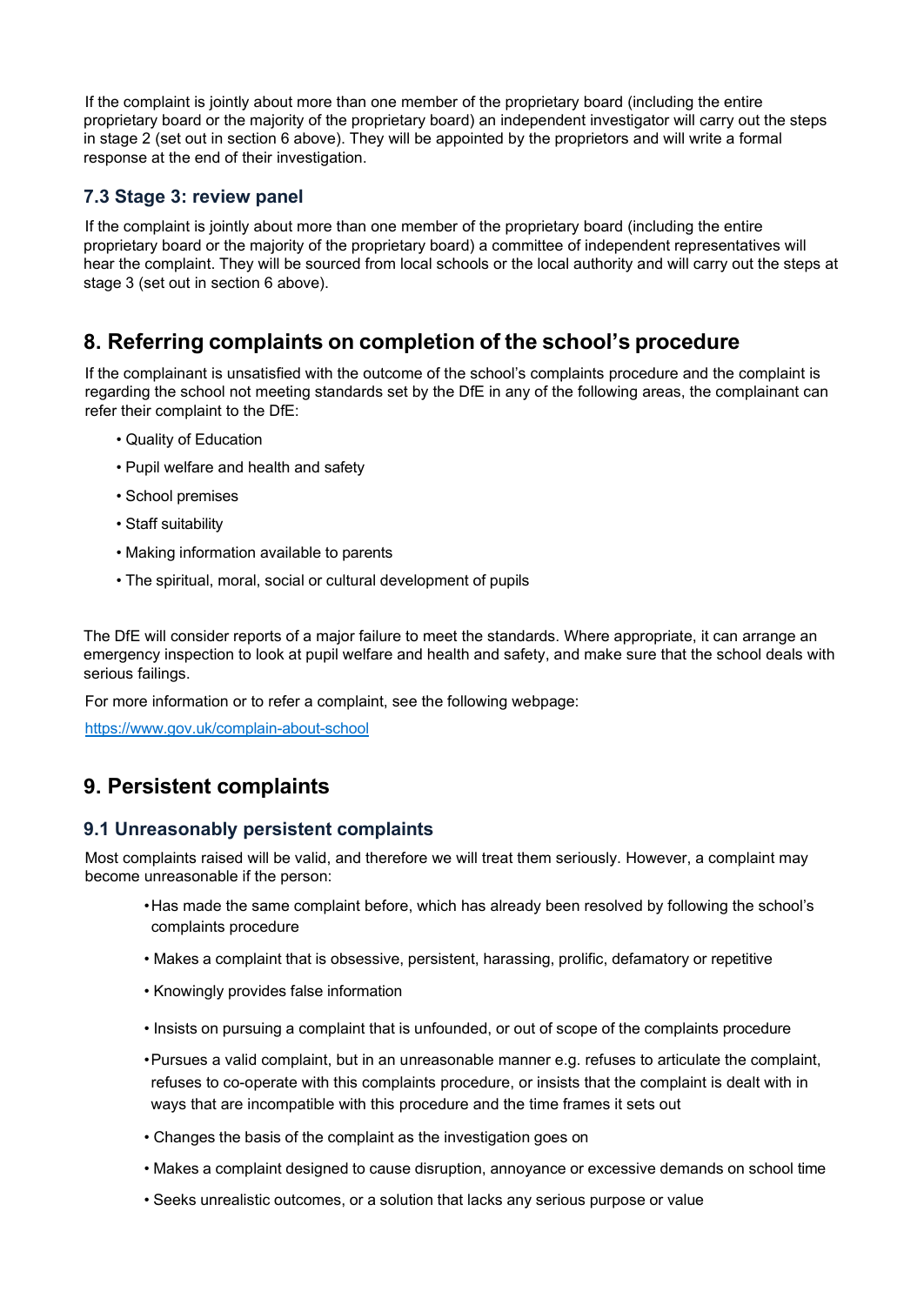#### **Steps we will take**

We will take every reasonable step to address the complainant's concerns, and give them a clear statement of our position and their options. We will maintain our role as an objective arbiter throughout the process, including when we meet with individuals. We will follow our complaints procedure as normal (as outlined above) wherever possible.

If the complainant continues to contact the school in a disruptive way, we may put communications strategies in place. We may:

- Give the complainant a single point of contact via an email address
- Limit the number of times the complainant can make contact, such as a fixed number per term
- Ask the complainant to engage a third party to act on their behalf, such as Citizens Advice
- Put any other strategy in place as necessary

#### **Stopping responding**

We may cease to respond to the complainant when all of these factors are met:

- We believe we have taken all reasonable steps to help address their concerns
- We have provided a clear statement of our position and their options
- •The complainant contacts us repeatedly, and we believe their intention is to cause disruption or inconvenience

In these circumstances, we will inform the individual that we intend to cease to respond. We will also explain that we will still consider any new complaints they make.

In the event of aggressive, threatening or violent behaviour directed towards any member of Belong Learning staff or our wider community, we will immediately inform the police and communicate the action we will take in writing. This may include barring an individual from our school site.

### **9.2 Duplicate complaints**

If we have resolved a complaint under this procedure and receive a duplicate complaint on the same subject from a partner, family member or other individual, we will assess whether there are aspects that had not been previously considered, or any new information we need to take into account.

If we are satisfied that there are no new aspects, we will:

- •Tell the new complainant that we have already investigated and responded to this issue, and the local process is complete
- •Direct them to the DfE if they are dissatisfied with our original handling of the complaint If there are new aspects, we will follow this procedure again.

### **9.3 Complaint campaigns**

Where the school receives a large volume of complaints about the same topic or subject, especially if these come from complainants unconnected with the school, the school may respond to these complaints by:

- Publishing a single response on the school website
- Sending a template response to all of the complainants

If complainants are not satisfied with the school's response, or wish to pursue the complaint further, the normal procedures will apply.

## <span id="page-7-0"></span>**10. Record keeping**

The school will record the progress of all complaints, including information about actions taken at all stages, the stage at which the complaint was resolved, and the final outcome. The records will also include copies of letters and emails, and notes relating to meetings and phone calls. This material will be treated as confidential and held centrally, and will be viewed only by those involved in investigating the complaint or on the review panel.